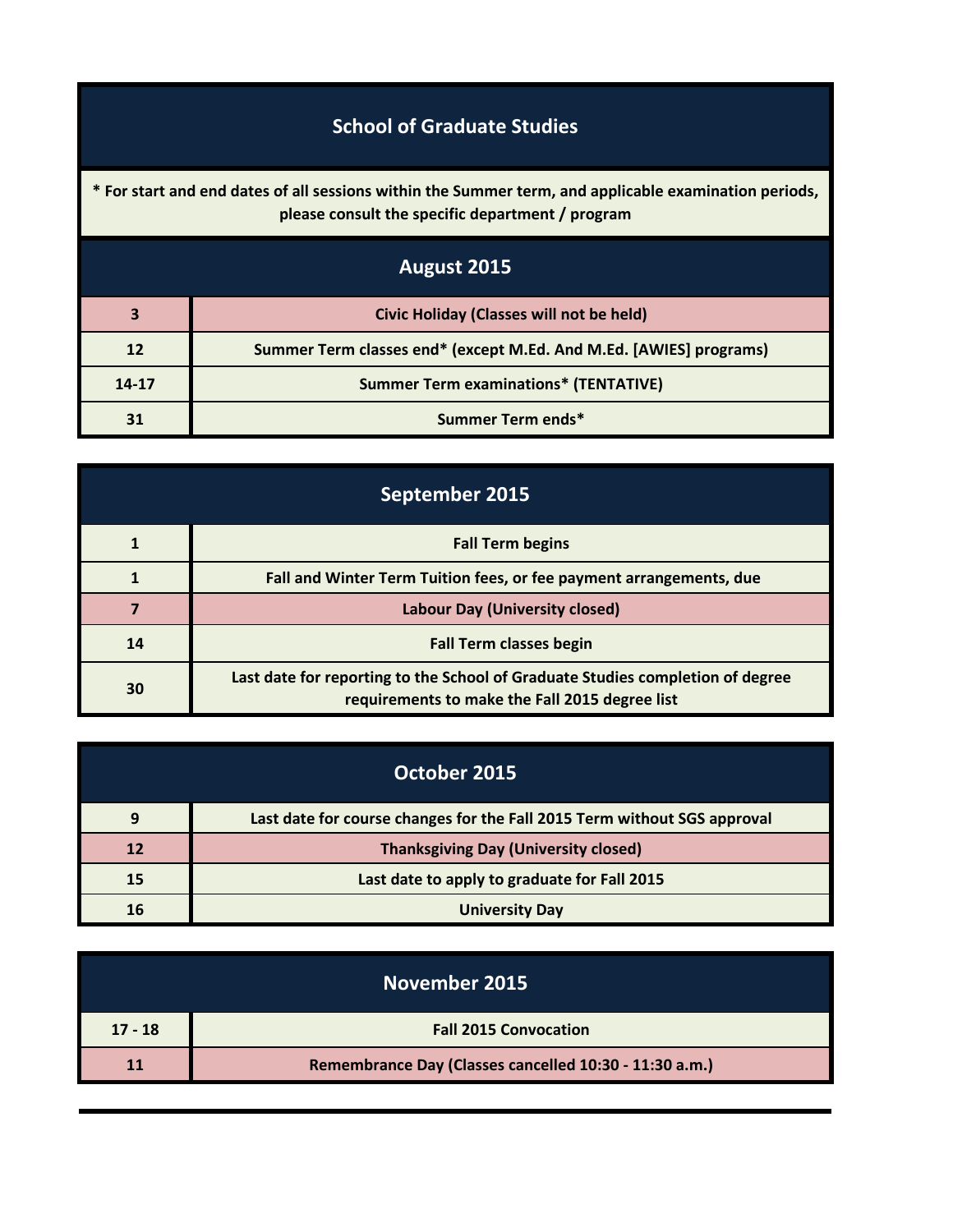| December 2015 |                                                                                                |
|---------------|------------------------------------------------------------------------------------------------|
|               | First date to Apply to Graduate in Spring 2016                                                 |
|               | <b>Fall term classes end</b>                                                                   |
| $5-8$         | Fall term pre-examination period                                                               |
| 6             | Commemoration Day (academics cancelled except for clinical responsibilities and field<br>work) |
| $9 - 23$      | <b>Final examinations in Fall Term classes (TENTATIVE)</b>                                     |
| 31            | <b>Fall Term ends</b>                                                                          |

| January 2016 |                                                                     |
|--------------|---------------------------------------------------------------------|
|              | <b>New Year's Day (all classes cancelled)</b>                       |
|              | <b>Winter Term begins</b>                                           |
|              | <b>Winter Term classes begin</b>                                    |
|              | <b>International Student Orientation for Winter Term admissions</b> |
|              | Last date to drop Fall-Winter (full) courses without SGS approval   |

| <b>February 2016</b> |                                                                            |
|----------------------|----------------------------------------------------------------------------|
|                      | Last date for course changes for the Winter 2016 Term without SGS approval |
| 15                   | <b>Family Day (classes will not be held)</b>                               |
| $16 - 19$            | Mid term Reading Week (not applicable to M.Sc.OT or M.Sc.PT programs)      |

|    | <b>March 2016</b>                      |
|----|----------------------------------------|
| 25 | Good Friday (classes will not be held) |

| <b>April 2016</b> |                                              |
|-------------------|----------------------------------------------|
|                   | <b>Winter Term classes end</b>               |
| $2 - 6$           | Winter Term pre-exam study period            |
| $7 - 23$          | <b>Final Examinations period (TENTATIVE)</b> |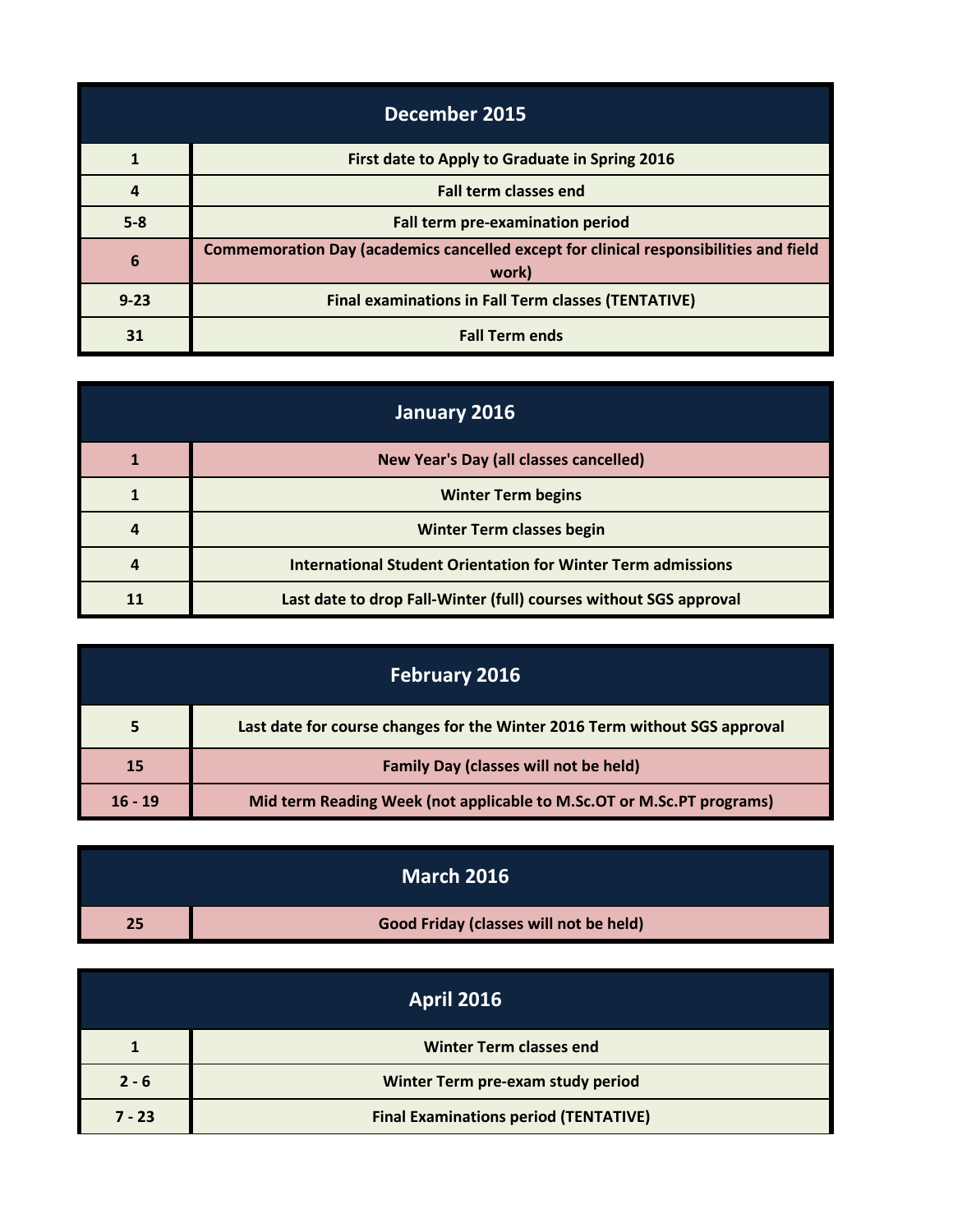| 29 | Last date for reporting to the School of Graduate Studies completion of degree<br>requirements to make the Fall 2015 degree list |
|----|----------------------------------------------------------------------------------------------------------------------------------|
| 30 | <b>Winter Term ends</b>                                                                                                          |
| 30 | Last date to apply to graduate in SOLUS in Spring 2016                                                                           |

| <b>May 2016</b>                                                                                                                                               |                                                                   |
|---------------------------------------------------------------------------------------------------------------------------------------------------------------|-------------------------------------------------------------------|
| NOTE: Spring 2016 Convocation: Dates will be determined in November 2015. Please refer to<br>http://www.queensu.ca/registrar/convocation to view these dates. |                                                                   |
|                                                                                                                                                               | <b>Summer Term begins*</b>                                        |
|                                                                                                                                                               | Summer Term tuition fees, or fee payment arrangements, due        |
| $\overline{\mathbf{z}}$                                                                                                                                       | Summer Term classes begin*                                        |
| 23                                                                                                                                                            | Victoria Day (classes will not be held)                           |
| 27                                                                                                                                                            | Last date for course changes for Summer term without SGS approval |

## **June 2016**

| <b>July 2016</b> |                                                                                                        |
|------------------|--------------------------------------------------------------------------------------------------------|
|                  | <b>Canada Day (Classes will not be held)</b>                                                           |
|                  | Classes begin for part time M.Ed. And M.Ed. (AWIES) program                                            |
| 8                | Last date for course changes for the part time M.Ed. And M.Ed. (AWIES) program<br>without SGS approval |
| 15               | First date to apply to graduate for Fall 2016 (TENTATIVE)                                              |
| 21               | Summer Term classes end for the M.Ed. And M.Ed. (AWIES) programs                                       |

| August 2016 |                                                                    |
|-------------|--------------------------------------------------------------------|
|             | Civic Holiday (Classes will not be held)                           |
| 12          | Summer Term classes end* (except M.Ed. And M.Ed. [AWIES] programs) |
| 15,16       | <b>Summer Term examinations* (TENTATIVE)</b>                       |